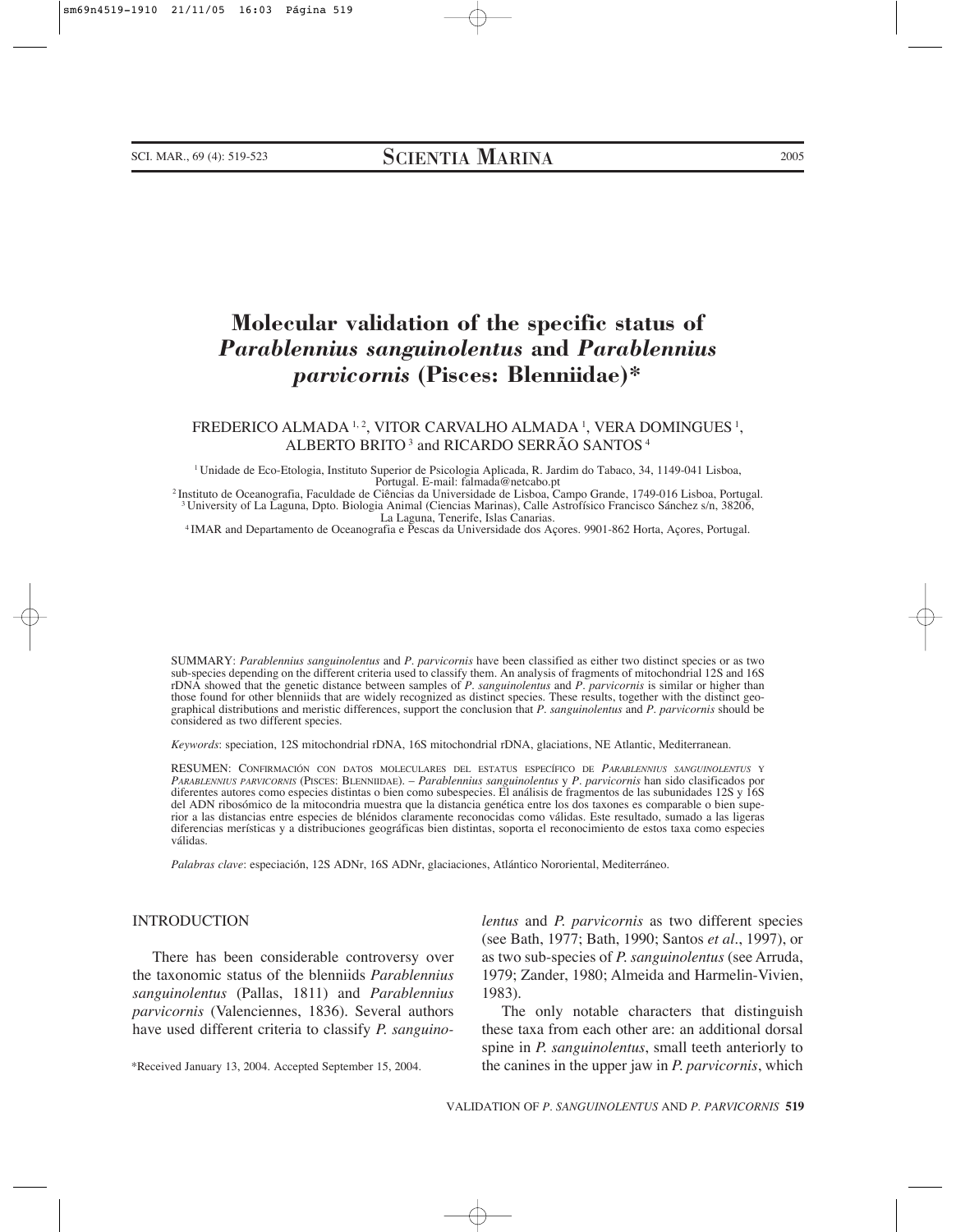|                   | Sampling localities | Genbank accession number      |   |                                 |   |
|-------------------|---------------------|-------------------------------|---|---------------------------------|---|
|                   |                     | 12S rDNA                      | N | 16S rDNA                        | N |
| P. sanguinolentus | Lebanon             | AF414697, AF414698            |   | AF428242                        |   |
|                   | Greece              | AF414700                      |   | AY345188                        |   |
|                   | Croatia             | AF414699                      |   | AY345187                        |   |
|                   | Italy               | AF414701, AF414702            |   | AY345189                        |   |
|                   | Mainland Portugal   | AF414703, AF414704, AF414705  | 3 | AF428241, AY098837              |   |
| P. parvicornis    | Cape Verde          | AF414712, AY345216            |   | AY345190, AY345191              |   |
|                   | Canaries            | AY345210, AY345211, AY345212, |   | AY345200, AY345201, AY345202,   |   |
|                   |                     | AY345213 AY345214, AY345215   | 6 | AY345203, 345204, AY345205      | 6 |
|                   | Madeira             | AF414706, AF414707, AF414708, |   | AYAF428239, AF428240, AY345192, |   |
|                   |                     | AY345206 AY345207             |   | AY345193, AY345194              |   |
|                   | Azores              | AF414709, AF414710, AF414711, |   | AF428238, AY345196, AY345197,   |   |
|                   |                     | AY345208, AY345209            |   | AY345198, AY345199              |   |
| P. gattorugine    | Greece              | AF414715                      |   | AY098835                        |   |
| P. ruber          | Azores              | AF414716                      |   | AY098834                        |   |
| P. incognitus     | Azores              | AY098788                      |   | AY098829                        |   |
| P. pilicornis     | Mainland Portugal   | AY098795                      |   | AY098831                        |   |
| T. delaisi        | Madeira             | AY098812                      |   | AY098850                        |   |
| L. nuchipinnis    | Cape Verde          | AY098807                      |   | AY098847                        |   |

TABLE 1. – List of Blenniidae species and outgroup taxa included in the phylogenetic analysis, sample localities, number of specimens and corresponding Genbank accession numbers.

are absent in *P. sanguinolentus* (Bauchot, 1966), and slight differences in pigmentation (Zander, 1979).

According to Zander (1986), Bath (1990), Oliveira *et al.* (1992), Gonçalves *et al.* (1993), and Santos *et al.* (1997), the distribution area of *P. sanguinolentus* includes the Mediterranean and the Atlantic coast between France (Gulf of Biscay) and Morocco, although Bath (1990), did not list *P. sanguinolentus* as inhabiting African shorelines. The distribution of *P. parvicornis* includes the West African coast, from Morocco or Mauritania to the Congo River including the NE Atlantic archipelagos of Azores, Madeira and the Canaries and Cape Verde islands.

In this paper we discuss the taxonomic status of *P. sanguinolentus* and *P. parvicornis* using mitochondrial rDNA data.

#### MATERIALS AND METHODS

The species and outgroup taxa included in the phylogenetic analysis, their sample localities, number of specimens and corresponding Genbank accession numbers are listed in Table 1.

The blenniids *Parablennius gattorugine* (Brünnich, 1768), *Parablennius ruber* (Valenciennes, 1836), *Parablennius pilicornis* (Cuvier, 1829) and *Parablennius incognitus* (Bath, 1968), were also analysed to provide a wider frame of reference to clarify the relationships between the populations that are morphologically classified as *Parablennius sanguinolentus* and *Parablennius parvicornis*. *Tripterygion delaisi* (Cadenat and Blanche,

1971) (Tripterygiidae) and *Labrisomus nuchipinnis* (Quoy and Gaimard, 1824) (Labrisomidae), which represent families that are closely related to the blenniids (Stepien *et al.*, 1997), were used as outgroups.

Samples were collected underwater and in tide pools and fixed in 96% ethanol. Total genomic DNA was extracted either from muscle tissue or from finrays using a proteinase K/SDS based extraction buffer and phenol/chloroform with ethanol precipitation (Maniatis *et al*., 1982).

The following primer sequences were used to amplify two fragments of the mitochondrial DNA: for 12S rDNA, 12SFor 5'-AAC TGG GAT TAG ATA CCC CAC-3' and 12SRev 5'-GGG AGA GTG ACG GGC GGT GTG-3'; for 16S rDNA, ' 16SFor 5'-AAG CCT CGC CTG TTT ACC AA-3' and 16SRev 5'-CTG AAC TCA GAT CAC GTA GG-3'. These primers were designed in our laboratory and have already been used in previous studies (e.g. Henriques, *et al.*, 2002).

For both fragments, PCR mixtures were prepared with a total volume of 20  $\mu$ l, with: 1.5 mM MgCl<sub>2</sub>, 200 mM of each dNTP, 0.5 mM of each primer, 0.5 units of *Taq* polymerase (Gibco BRL, Life Technologies Inc., Gaithersburg, MD), 1x buffer supplied by the manufacturer and approximately 20 ng of genomic DNA. The amplification process was performed in a Biorad Gene-Cycler<sup>™</sup> as follows: 4 minutes at 94ºC and 30 cycles of 1 minute at 94ºC, 1 minute at 55ºC and 1 minute at 72ºC. After this sequence, these products where kept at 72ºC for 10 minutes. PCR products were purified with a GFX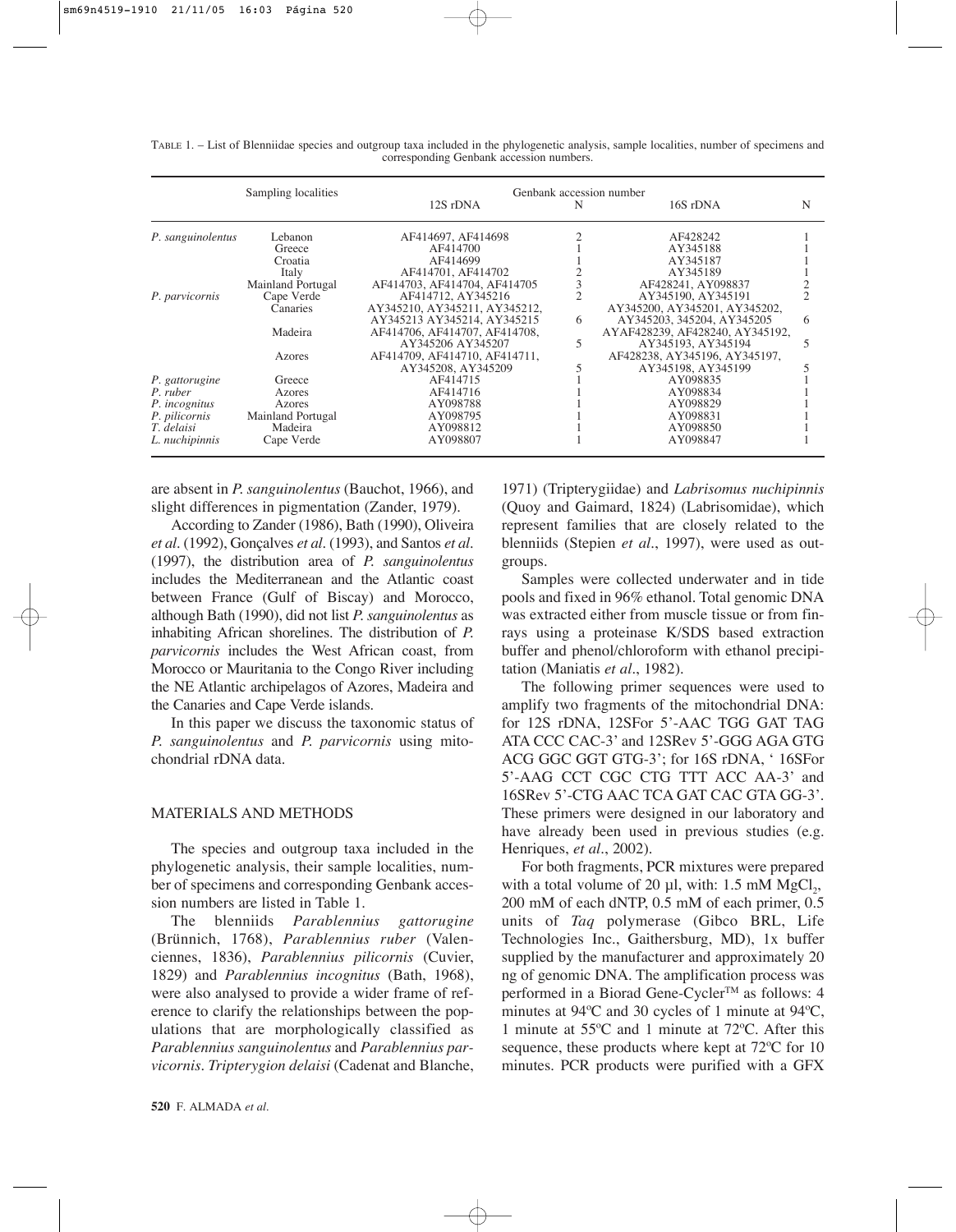PCR DNA purification kit (Amersham-Pharmacia), following the manufacturer's recommendations. Automatic sequencing of PCR purified products was performed with a CEQ 2000 XL, Beckman Coulter, with the same primers.

Alignments were made using Clustal X 1.81 (Thompson *et al.*, 1997), with default settings. Character congruence between the two fragments was tested using the incongruence-length difference test (ILD) (Farris *et al.*, 1995), available in PAUP 4.0b10 Win (Swofford, 2002). The null hypothesis of congruence between the two data sets was not rejected (*P*=1). Therefore, we analysed the 12S and 16S rDNA sequences combined in one single fragment (but see Dolphin *et al.*, 2000). Regions where the alignment was ambiguous were removed from the analysis, which resulted in a fragment with 847 bp. The degree of saturation was assessed by plotting transitions and transversions against uncorrected *p*-distances.

Sequences were analysed with three methods of phylogenetic inference: maximum-parsimony (MP), maximum-likelihood (ML) and minimum evolution (neighbour-joining - NJ) (Saitou and Nei, 1987). The phylogenetic analysis was performed with PAUP 4.0b10 Win (Swofford, 2002). Bootstrapping (Felsenstein, 1985), was used to assess robustness of the nodes in the trees with 1000 replicates for MP and NJ and 100 replicates for ML. The heuristic search option "random addition of taxa" and tree bisection reconnection (TBR), with the MULPARS option in effect, was used with the three inference methods. MP analysis was conducted with the ACC-TRAN option.

In order to choose the model of molecular evolution that best fitted our data we used the program Modeltest 3.06 (Posada and Crandall, 1998). For the combined 12S-16S rDNA dataset the ML settings selected, according to the results of the Modeltest, corresponded to the general time reversible model (GTR+G) with rate heterogeneity. The distribution of rates at the variable sites was assumed to follow a gamma distribution with a shape parameter equal to 0.2668. NJ was based on the distance estimator derived from the ML settings selected for the combined fragment.

## RESULTS AND DISCUSSION

We analysed a total of 367 bp of the mitochondrial 12S rDNA and 480 bp of the mitochondrial 16S rDNA, which makes a combined sequence of 847 bp. Of these, 267 sites were variable and 137 sites were parsimony informative. The TS/TV ratio was 1.53. The base frequencies were: A=0,2950; C=0,2501; G=0,2289 and T=0,2260. There was no evidence of saturation either for transitions or transversions.

The three methods of phylogenetic inference converged into the same topology represented in Figure 1.

All samples of *P. sanguinolentus* and *P. parvicornis* formed a well supported monophyletic group that was well differentiated from the remaining species of *Parablennius*. Within this group, all the samples of *P. sanguinolentus* formed a well supported clade as did those of *P. parvicornis*. It is interesting to note that all samples of *P. sanguinolentus* from Mainland Portugal to Lebanon are represented by the same haplotype. The genetic distance (*p-*distance) between *P. sanguinolentus* and *P. parvicornis* was  $2.43\%$  (SD = 0.07; Min = 2.40; Max = 2.64). The *p*-distance in relation to the variation within the *P. parvicornis* clade was  $0.17\%$  (SD = 0.14; Min = 0; Max  $= 0.60$ ). The highest values were found between fish from Cape Verde and some Azorean samples, which are the more peripheral and distant localities within our study area.

The results of this study unambiguously confirm the distinctiveness of *P. sanguinolentus* and *P. parvicornis* which has been suggested by previous morphological studies (e.g. Bauchot, 1966). Furthermore, the genetic divergence between *P. sanguinolentus* and *P. parvicornis* (2.4-2.6%) is markedly higher than the values found for other pairs of blenniids widely recognized as distinct species (e.g. *Parablennius gattorugine Parablennius ruber: p-distance = 1.6%, present* study; *Lipophrys canevai* / *Lipophrys nigriceps*: *p*distance = 1.3%, Almanda *et al.*, 2005).

One of the authors (A. Brito) conducted three expeditions along the African coast (in 1986, 1988 and 1998), in order to examine the distribution of *P. sanguinolentus* and *P. parvicornis* by sampling the intertidal fish fauna. *P. sanguinolentus* was not found south of the Casablanca area (34ºN), a conclusion supported by Brownell (1978). *P. parvicornis* was never collected north of Cape Blanc (21º N), a finding also supported by Bath and Wirtz (1992). South of this point, on the coast of Senegal, it is a common fish. These results show that *P. sanguinolentus* and *P. parvicornis* are separated by a gap of at least 13º of latitude.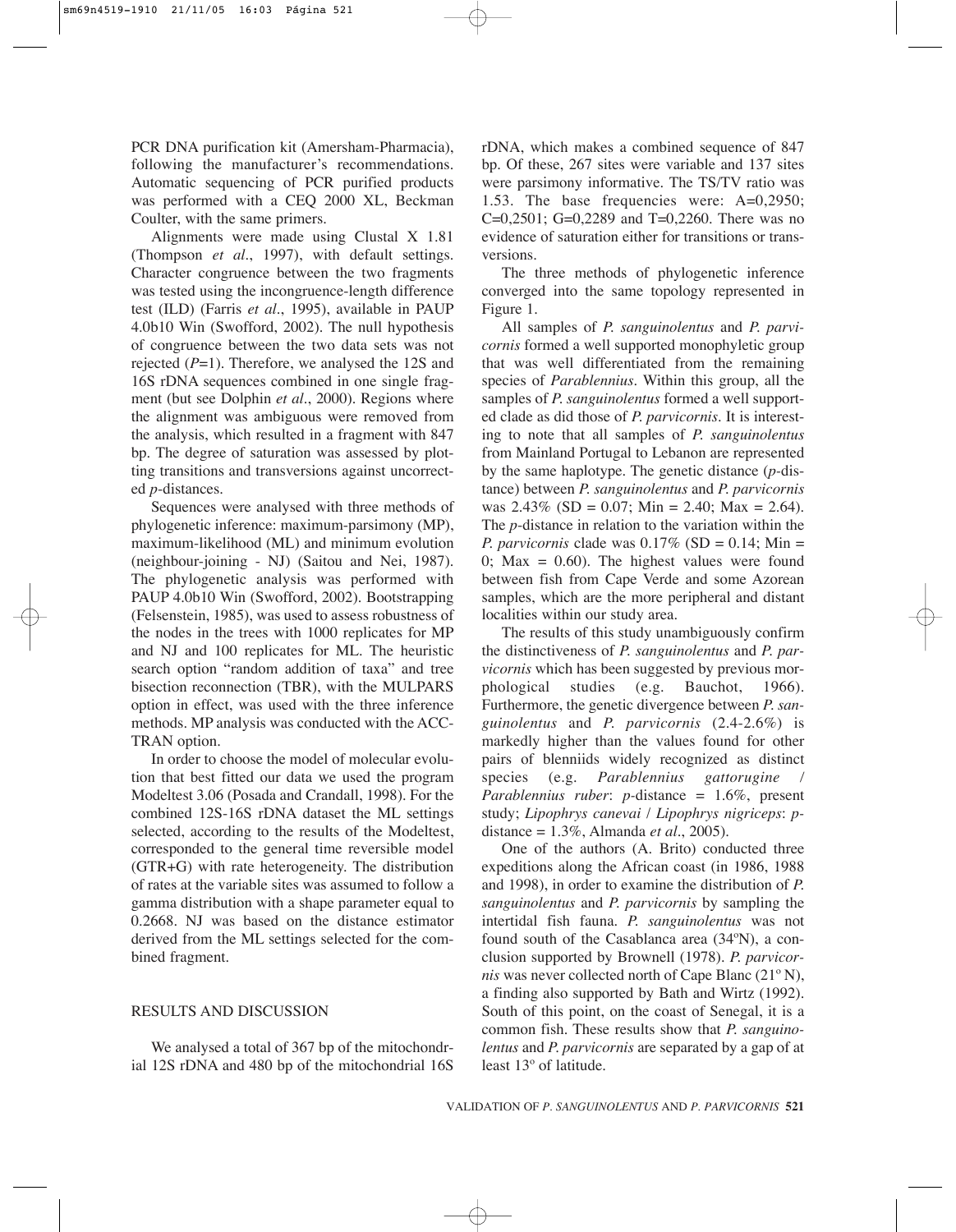

FIG. 1. – Phylogenetic tree obtained for the combined 12S-16S rDNA sequences. *L. nuchipinnis* and *T. delaisi* have been used as outgroups. Bootstrap values for each node are shown as percentages of maximum-parsimony (tree length = 421; consistency index (CI) = 0.82; homoplasy index (HI) = 0.18; retention index (RI) = 0.82), of maximum-likelihood (GTR+G model) and of neighbour-joining (distance based on ML settings) respectively (MP/ML/NJ). The topology of the trees is the same for all inference methods. Branch lengths are proportional to the genetic divergence between haplotypes.

From a biogeographical point of view it is interesting to note that the northern limit of *P. parvicornis* is much more to the south on the West African coast than it is near the Atlantic islands. Indeed, it reaches its northern limit at the Azores well to the north of the entrance to the Mediterranean. This distributional pattern compares well with the results of previous studies (e.g. Santos *et al.*, 1995 and the references therein), that have demonstrated that there are significant affinities between the ichthyofauna of the Azores and those of Madeira and the Canaries. These authors discussed the possible oceanographic processes fish of tropical African origin may use to reach the Azores via the Canaries and Madeira.

Further genetic studies using larger samples for each geographical location and rapidly evolving markers, such as the control region of the mitochondrial DNA, could help to test this biogeographical hypothesis.

## ACKNOWLEDGEMENTS

We would like to thank Dr. R. Malhó and his team (FCUL), Dr. M. B. Rasotto, C. Mazzoldi, M. De Girolamo (Chioggia Hydrobiological Station), M. Henriques (PNA/ICN), E. Gonçalves, C. Santos, J. Robalo (ISPA), H. Cabral (FCUL) and S. Stefanni (DOP-UA) for their help. We would also like to